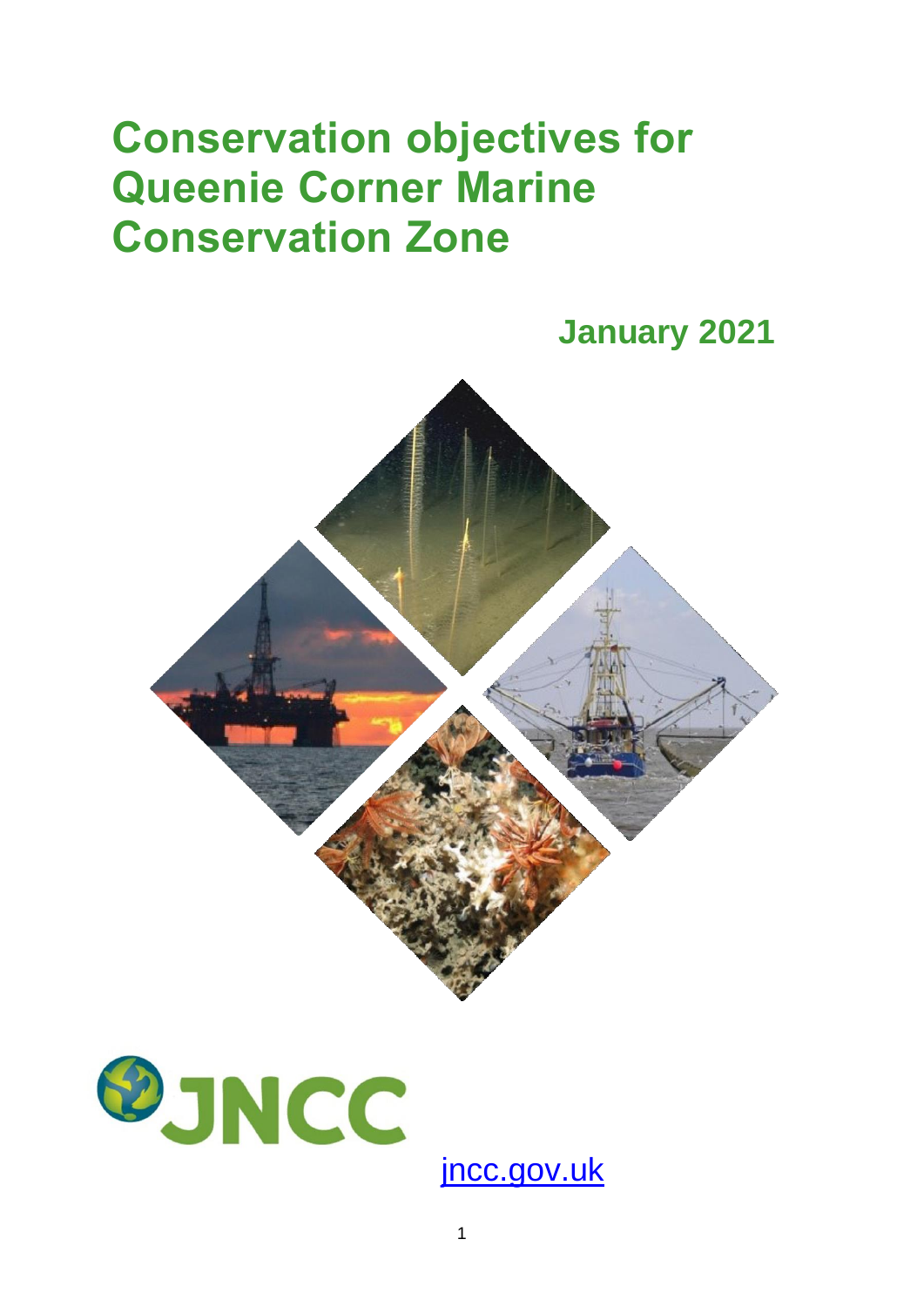## **What the conservation advice package includes**

The information provided in this document sets out the site's conservation objectives. This forms part of JNCC's formal conservation advice package for the site and must be read in conjunction with all parts of the package as listed below:

- [Background](https://hub.jncc.gov.uk/assets/13cfc298-e1bf-4576-a2d5-28d9361b0eff#QueenieCorner-Background-V1.0.pdf) Document explaining where to find the advice package, JNCC's role in the provision of conservation advice, how the advice has been prepared, when to refer to it and how to apply it;
- Conservation Objectives setting out the broad ecological aims for the site (this document);
- [Statements](https://hub.jncc.gov.uk/assets/13cfc298-e1bf-4576-a2d5-28d9361b0eff#QueenieCorner-ConservationStatements-V1.0.pdf) on:
	- o the site's protected feature condition and General Management Approach;
	- o conservation benefits that the site can provide; and
	- $\circ$  conservation measures needed to support achievement of the conservation objectives set for the site.
- [Supplementary Advice on Conservation Objectives](https://hub.jncc.gov.uk/assets/13cfc298-e1bf-4576-a2d5-28d9361b0eff#QueenieCorner-SACO-V1.0.pdf) (SACO) providing more detailed and site-specific information on the conservation objectives:
- [Advice on Operations](https://hub.jncc.gov.uk/assets/13cfc298-e1bf-4576-a2d5-28d9361b0eff#QueenieCorner-AdviceOnOperations-V1.0.xlsx) providing information on those human activities that, if taking place within or near the site, can impact it and present a risk to the achievement of the conservation objectives stated for the site.

The most up-to-date conservation advice for this site can be downloaded from the conservation advice tab in the [Site Information Centre](https://jncc.gov.uk/our-work/queenie-corner-mpa/) (SIC) accessible on JNCC's website.

JNCC provide supplementary advice on the conservation objectives in the SACO document (see link in the box above). The SACO is essential reading to support interpretation of these conservation objectives set out below.